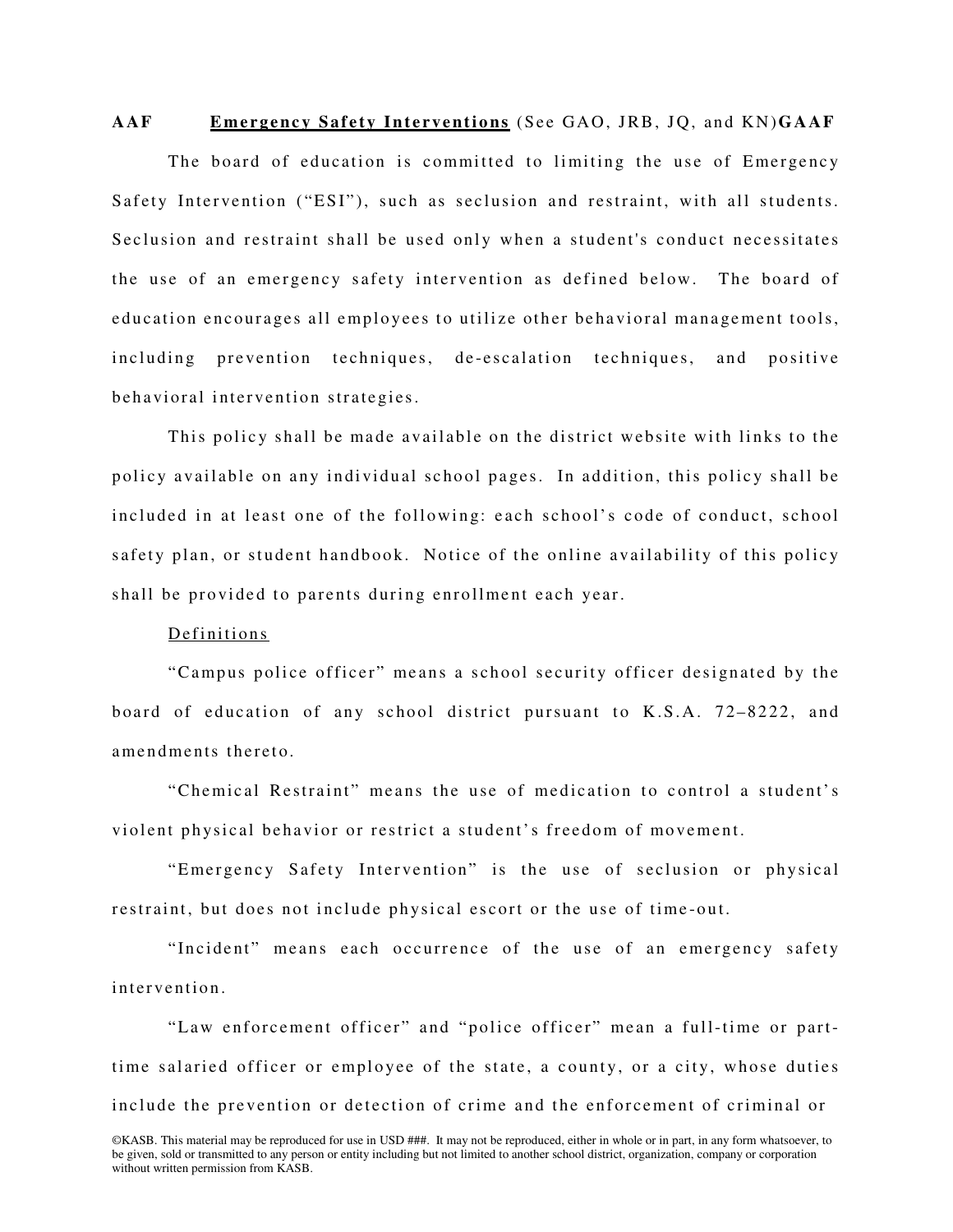traffic law of this state or any Kansas municipality. This term includes a campus police officer.

"Legitimate law enforcement purpose" means a goal within the lawful authority of an officer that is to be achieved through methods or conduct condoned by the officer's appointing authority.

"Mechanical Restraint" means any device or object used to limit a student's movement

"Parent" means: (1) a natural parent; (2) an adoptive parent; (3) a person acting as a parent as defined in K.S.A.  $72-1046(d)(2)$ , and amendments thereto; (4) a legal guardian; (5) an education advocate for a student with an exceptionality; (6) a foster parent, unless the student is a child with an exceptionality; or (7) a student who has reached the age of majority or is an emancipated minor.

"Physical Escort" means the temporary touching or holding the hand, wrist, arm, shoulder, or back of a student who is acting out for the purpose of inducing the student to walk to a safe location.

"Physical Restraint" means bodily force used to substantially limit a student's movement, except that consensual, solicited, or unintentional contact and contact to provide comfort, assistance, or instruction shall not be deemed to be physical restraint.

"School resource officer" means a law enforcement officer or police officer employed by a local law enforcement agency who is assigned to a district through an agreement between the local law enforcement agency and the district.

"School security officer" means a person who is employed by a board of education of any school district for the purpose of aiding and supplementing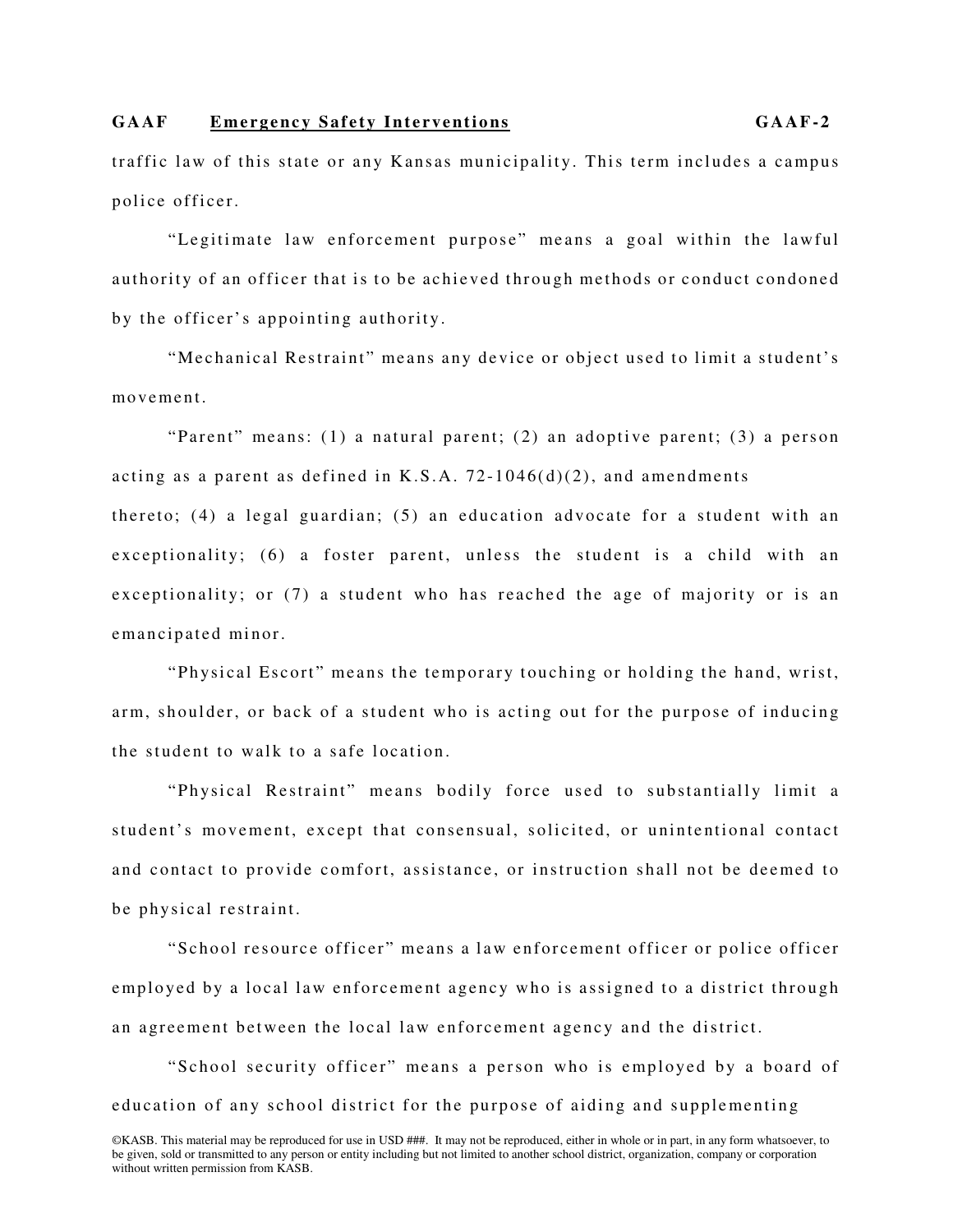state and local law enforcement agencies in which the school district is located, but is not a law enforcement officer or police officer.

"Seclusion" means placement of a student in a location where all of the following conditions are met:  $(1)$  the student is placed in an enclosed area by school personnel; (2) the student is purposefully isolated from adults and peers; and (3) the student is prevented from leaving, or reasonably believes that he or she will be prevented from leaving the enclosed area.

"Time-out" means a behavioral intervention in which a student is temporarily removed from a learning activity without being secluded.

# Prohibited Types of Restraint

All staff members are prohibited from engaging in the following actions with all students:

- Using face-down (prone) physical restraint;
- Using face-up (supine) physical restraint;
- Using physical restraint that obstructs the student's airway;
- Using physical restraint that impacts a student's primary mode of communication;
- Using chemical restraint, except as prescribed treatments for a student's medical or psychiatric condition by a person appropriately licensed to issue such treatments; and
- Use of mechanical restraint, *except*:
	- o Protective or stabilizing devices required by law or used in accordance with an order from a person appropriately licensed to is sue the order for the device: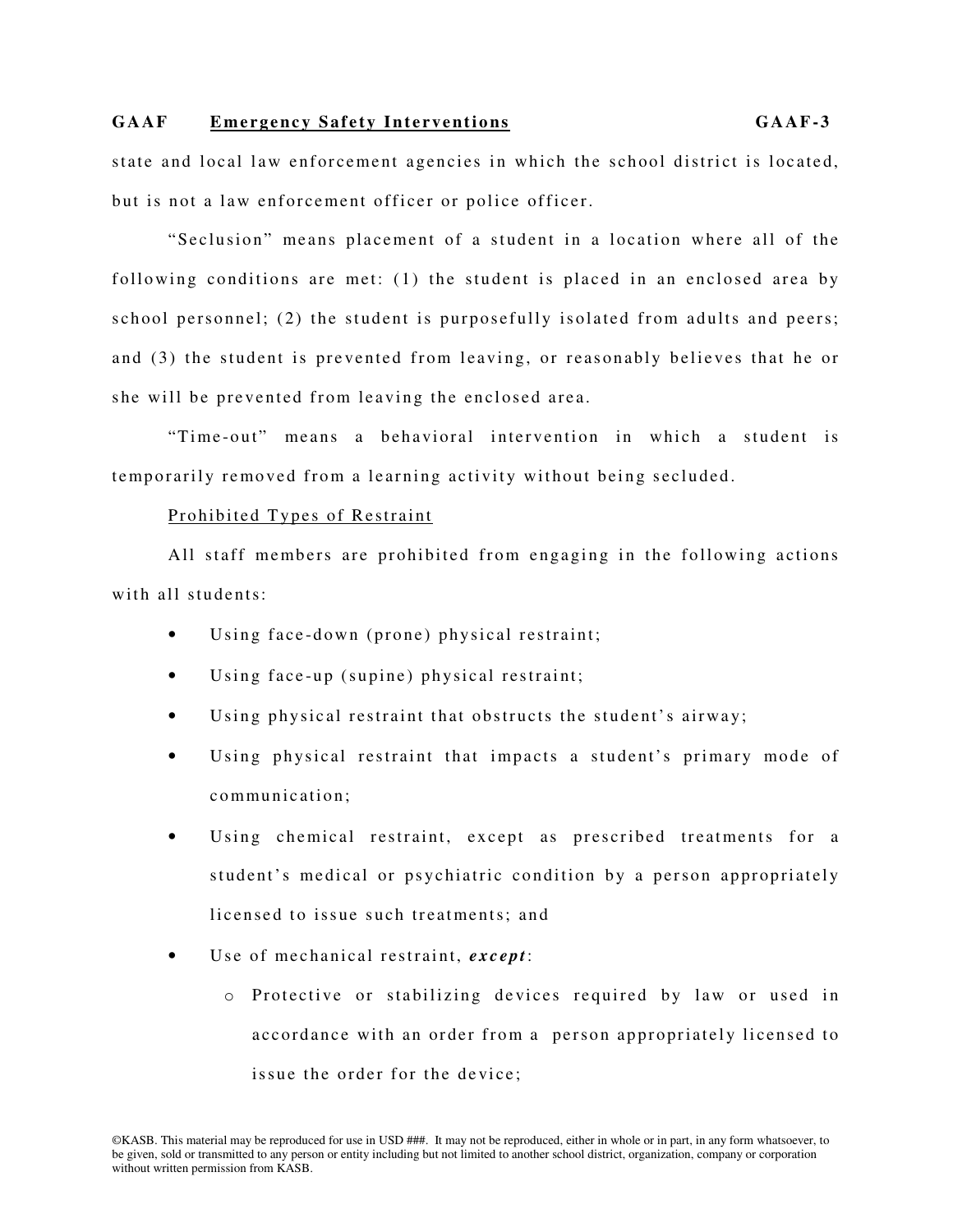- $\circ$  Any device used by a certified law enforcement officer to carry out law enforcement duties; or
- $\circ$  Seatbelts and other safety equipment when used to secure students during transportation.

# Use of Emergency Safety Interventions

ESI shall be used only when a student presents a reasonable and immediate danger of physical harm to such student or others with the present ability to effect such physical harm. Less restrictive alternatives to ESI, such as positive behavior interventions support, shall be deemed inappropriate or

ineffective under the circumstances by the school employee witnessing the student's behavior prior to the use of any ESI. The use of ESI shall cease as soon as the immediate danger of physical harm ceases to exist. Violent action that is destructive of property may necessitate the use of an ESI. Use of an ESI for purposes of discipline, punishment, or for the convenience of a school employee shall not meet the standard of immediate danger of physical harm.

## ESI Restrictions

A student shall not be subjected to ESI if the student is known to have a medical condition that could put the student in mental or physical danger as a result of ESI. The existence of such medical condition must be indicated in a written statement from the student's licensed health care provider, a copy of which has been provided to the school and placed in the student's file.

Such written statement shall include an explanation of the student's diagnosis, a list of any reasons why ESI would put the student in mental or physical danger, and any suggested alternatives to ESI. Notwithstanding the provisions of this subsection, a student may be subjected to ESI, if not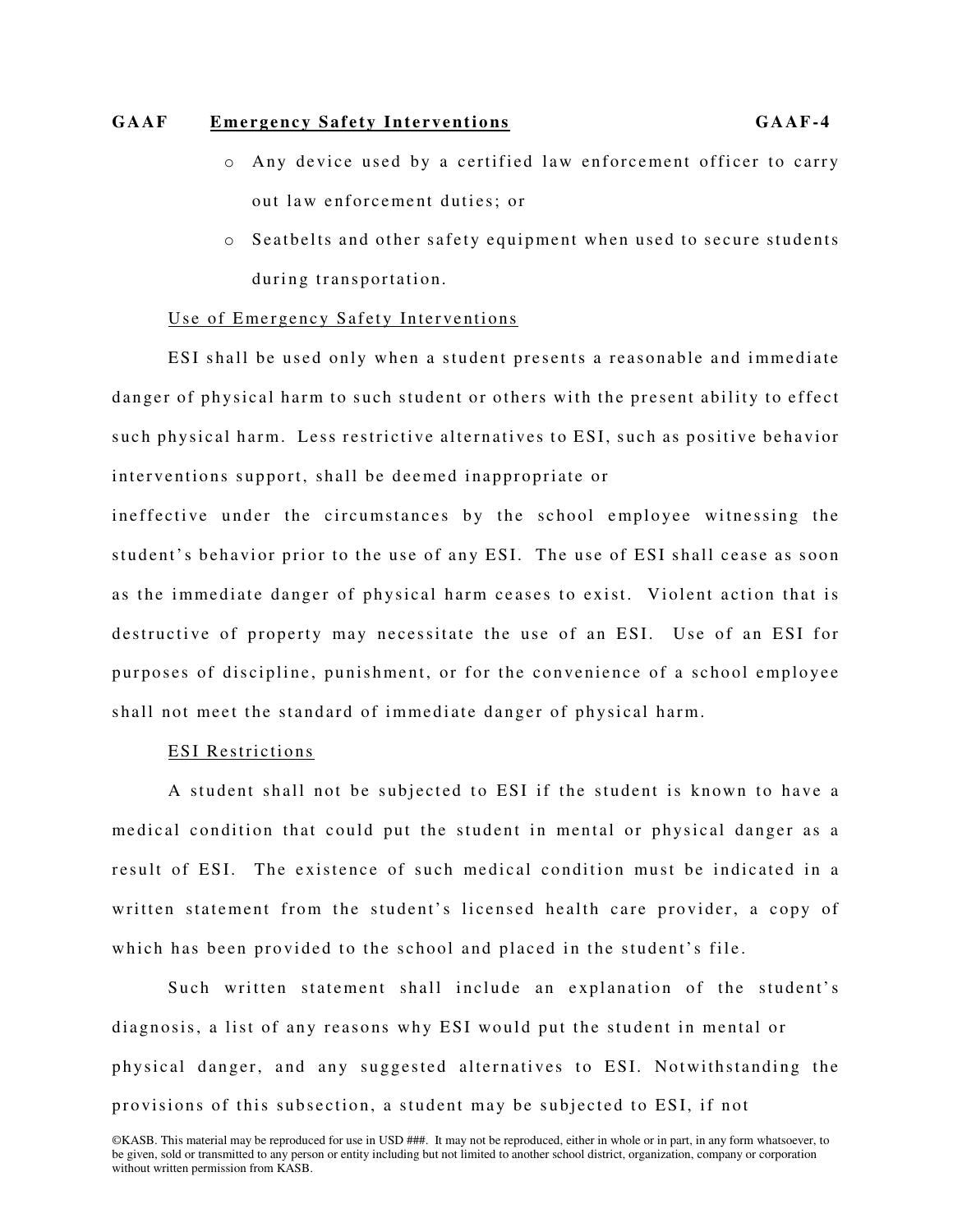subjecting the student to ESI would result in significant physical harm to the student or others.

# Use of Seclusion

When a student is placed in seclusion, a school employee shall be able to see and hear the student at all times.

All seclusion rooms equipped with a locking door shall be designed to ensure that the lock automatically disengages when the school employee viewing the student walks away from the seclusion room, or in case of emergency, such as fire or severe weather.

A seclusion room shall be a safe place with proportional and similar characteristics as other rooms where students frequent. Such room shall be free of any condition that could be a danger to the student, well-ventilated, and sufficiently lighted.

### Training

All staff members shall be trained regarding the use of positive behavioral intervention strategies, de-escalation techniques, and prevention techniques. Such training shall be consistent with nationally recognized training programs on ESI. The intensity of the training provided will depend upon the employee's position. Administrators, licensed staff members, and other staff deemed most likely to need to restrain a student will be provided more intense training than staff who do not work directly with students in the classroom. District and building administration shall make the determination of the intensity of training required by each position.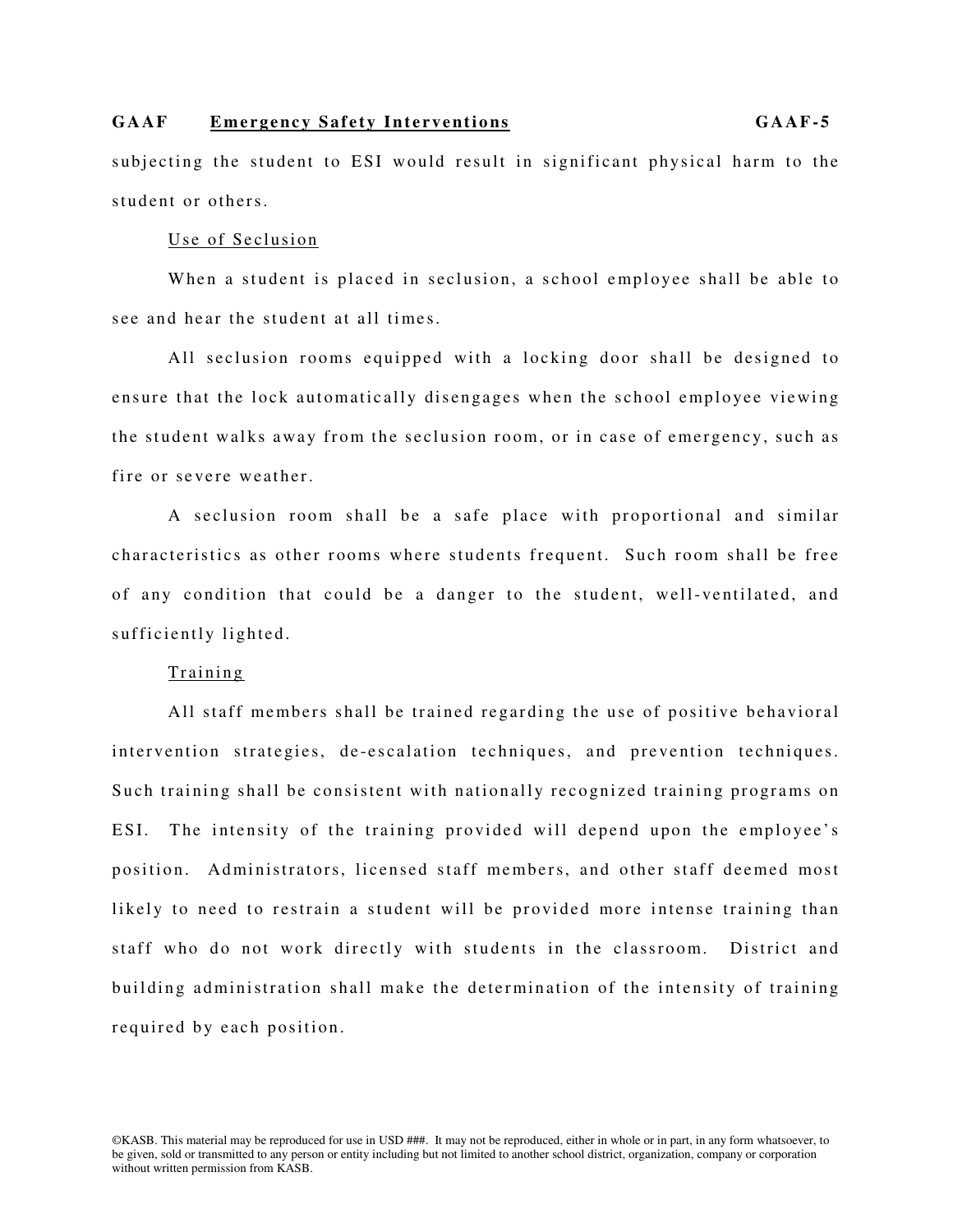#### Notification and Documentation

The principal or designee shall notify the parent the same day as an incident. The same-day notification requirement of this subsection shall be deemed satisfied if the school attempts at least two methods of contacting the parent. A parent may designate a preferred method of contact to receive the sameday notification. Also, a parent may agree, in writing, to receive only one sameday notification from the school for multiple incidents occurring on the same day.

Documentation of the ESI used shall be completed and provided to the student's parents no later than the school day following the day of the incident. Such written documentation shall include: (A) The events leading up to the incident;  $(B)$  student behaviors that necessitated the ESI;  $(C)$  steps taken to transition the student back into the educational setting;  $(D)$  the date and time the incident occurred, the type of ESI used, the duration of the ESI, and the school personnel who used or supervised the ESI; (E) space or an additional form for parents to provide feedback or comments to the school regarding the incident;  $(F)$ a statement that invites and strongly encourages parents to schedule a meeting to discuss the incident and how to prevent future incidents; and  $(G)$  email and phone information for the parent to contact the school to schedule the ESI meeting. Schools may group incidents together when

# GAAF Emergency Safety Interventions **GAAF-7**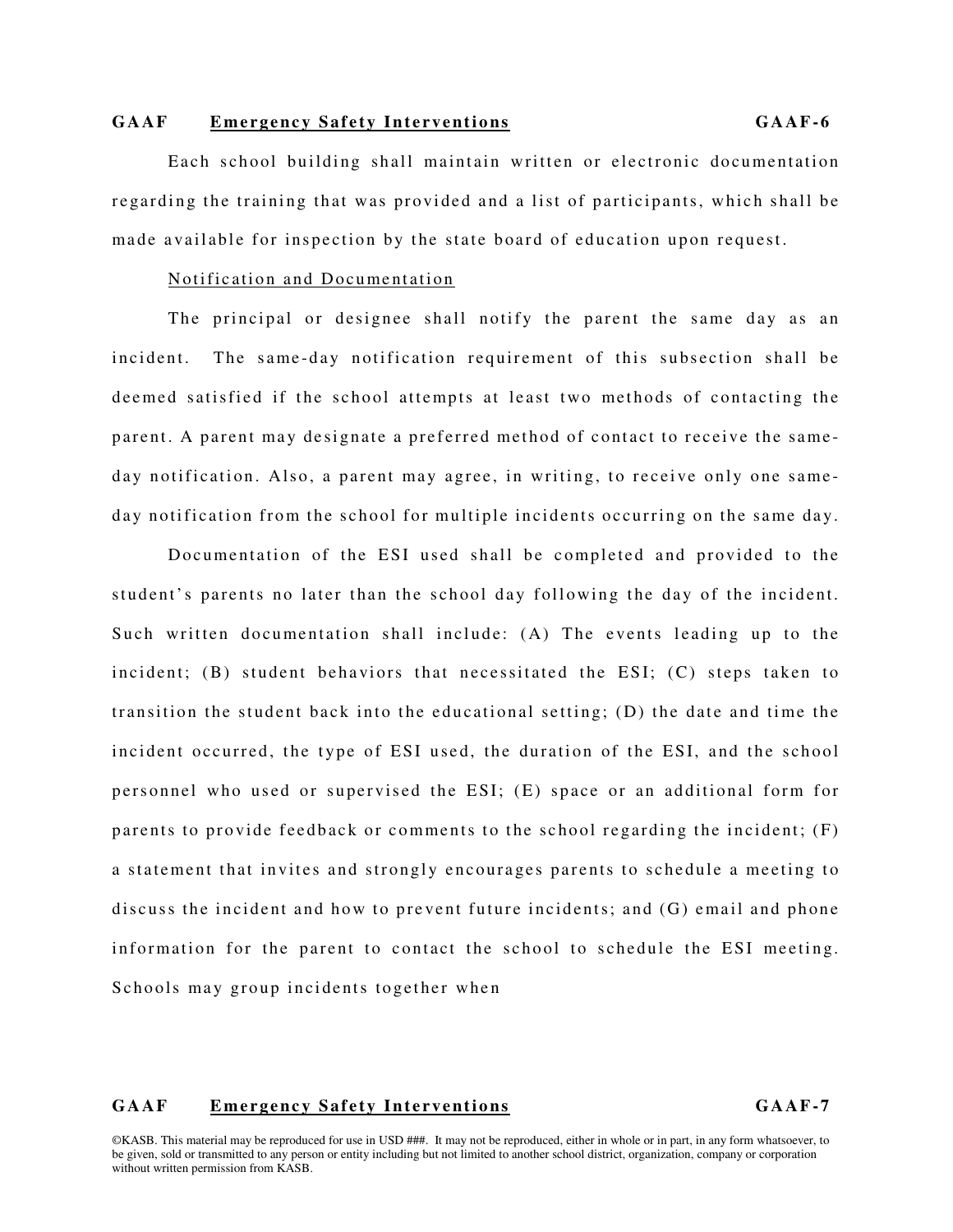documenting the items in subparagraphs  $(A)$ ,  $(B)$  and  $(C)$  if the triggering issue necessitating the ESIs is the same.

The parent shall be provided the following information after the first and each subsequent incident during each school year: (1) a copy of this policy which indicates when ESI can be used; (2) a flyer on the parent's rights; (3) information on the parent's right to file a complaint through the local dispute resolution process (which is set forth in this policy) and the complaint process of the state board of education; and (4) information that will assist the parent in navigating the complaint process, including contact information for Families Together and the Disability Rights Center of Kansas. Upon the first occurrence of an incident of ESI, the foregoing information shall be provided in printed form or, upon the parent's written request, by email. Upon the occurrence of a second or subsequent incident, the parent shall be provided with a full and direct website address containing such information.

### Law Enforcement, School Resource, and Campus Security Officers

Campus police officers and school resource officers shall be exempt from the requirements of this policy when engaged in an activity that has a legitimate law enforcement purpose. School security officers shall not be exempt from the requirements of this policy.

If a school is aware that a law enforcement officer or school resource officer has used seclusion, physical restraint, or mechanical restraint on a student, the school shall notify the parent the same day using the parent's preferred method of contact. A school shall not be required to provide written documentation to a parent, as set forth above, regarding law enforcement use of

#### GAAF Emergency Safety Interventions **GAAF-8**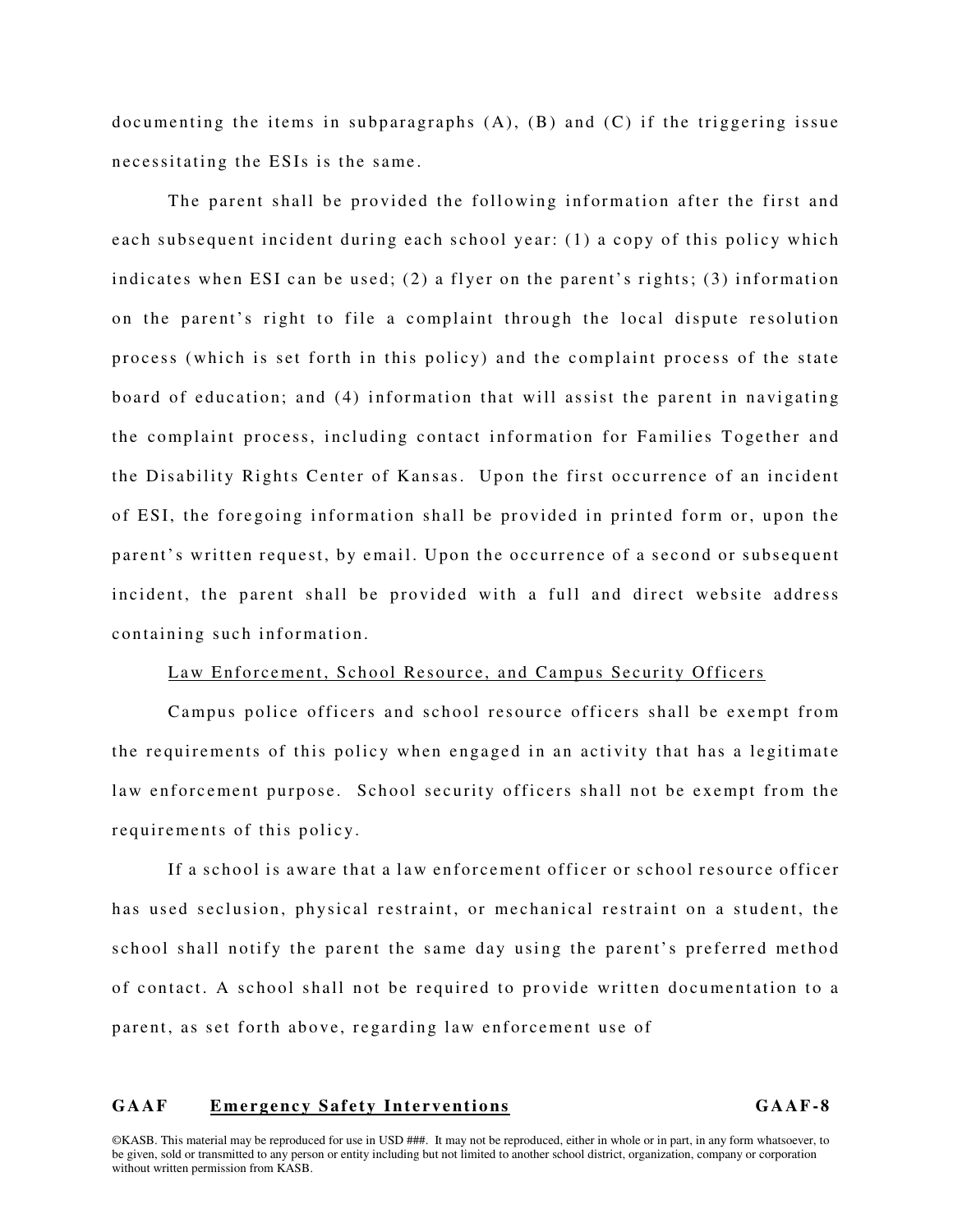an emergency safety intervention, or report to the state department of education any law enforcement use of an emergency safety intervention. For purposes of this subsection, mechanical restraint includes, but is not limited to, the use of h and cuffs

### Documentation of ESI Incidents

Except as specified above with regard to law enforcement or school resource officer use of emergency safety interventions, each building shall maintain documentation any time ESI is used with a student. Such documentation must include all of the following:

- Date and time of the ESI.
- Type of ESI,
- Length of time the ESI was used,
- School personnel who participated in or supervised the ESI,
- Whether the student had an individualized education program at the time of the incident.
- Whether the student had a section 504 plan at the time of the incident, and whether the student had a behavior intervention plan at the time of the incident.

All such documentation shall be provided to the building principal, who shall be responsible for providing copies of such documentation to the superintendent or the superintendent's designee on at least a biannual basis. At least once per school year, each building principal or designee shall review the documentation of ESI incidents with appropriate staff members to consider the appropriateness of the use of ESI in those instances.

# GAAF Emergency Safety Interventions GAAF-9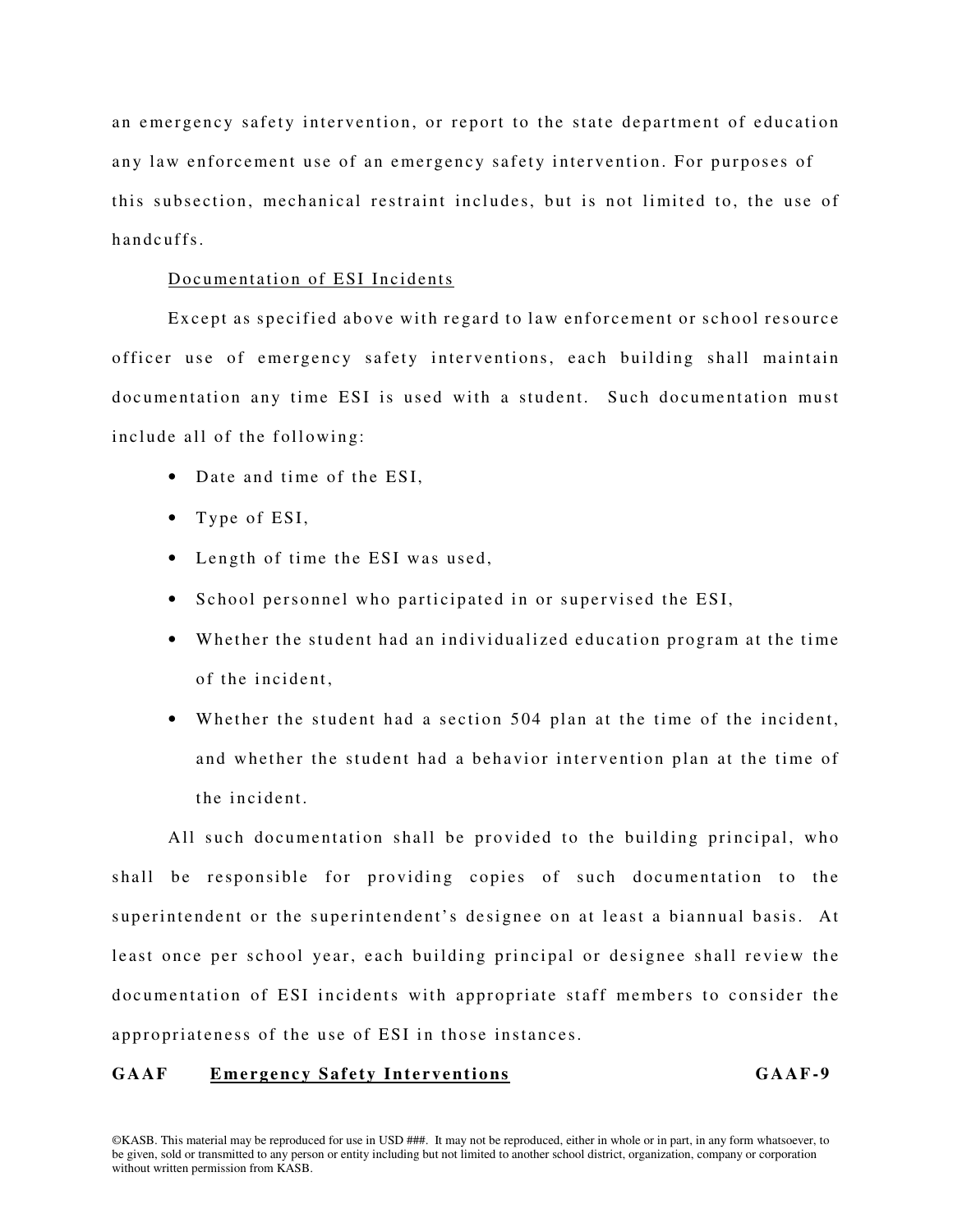#### Reporting Data

District administration shall report ESI data to the state department of education as required.

# Parent Right to Meeting on ESI Use

After each incident, a parent may request a meeting with the school to discuss and debrief the incident. A parent may request such meeting verbally, in writing, or by electronic means. A school shall hold a meeting requested under this subsection within 10 school days of the parent's request. The focus of any such meeting shall be to discuss proactive ways to prevent the need for emergency safety interventions and to reduce incidents in the future.

For a student with an IEP or a Section 504 plan, such student's IEP team or Section 504 plan team shall discuss the incident and consider the need to conduct a functional behavioral assessment, develop a behavior intervention plan, or amend the behavior intervention plan if already in existence.

For a student with a section 504 plan, such student's section 504 plan team shall discuss and consider the need for a special education evaluation. For students who have an individualized education program and are placed in a private school by a parent, a meeting called under this subsection shall include the parent and the private school, who shall consider whether the parent should request an individualized education program team meeting. If the parent requests an individualized education program team meeting, the private school shall help facilitate such meeting.

For a student without an IEP or Section 504 plan,, the school staff and the parent shall discuss the incident and consider the appropriateness of a referral for a special education evaluation, the need for a functional behavioral

#### GAAF Emergency Safety Interventions **GAAF-10**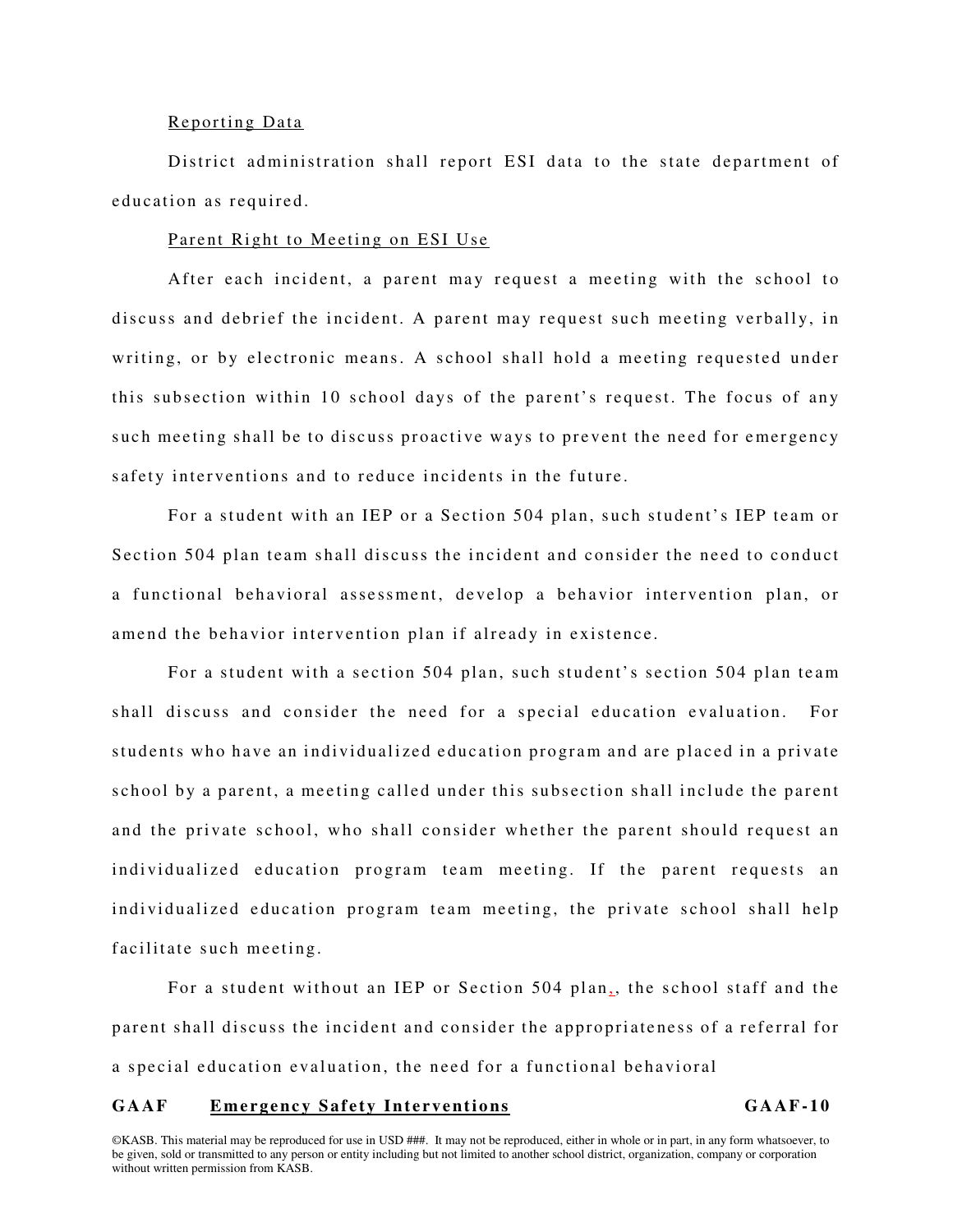assessment, or the need for a behavior intervention plan. Any such meeting shall include the student's parent, a school administrator for the school the student attends, one of the student's teachers, a school emplovee involved in the incident, and any other school employees designated by the school administrator as appropriate for such meeting.

The student who is the subject of such meetings shall be invited to attend the meeting at the discretion of the parent. The time for calling such a meeting may be extended beyond the 10-day limit if the parent of the student is unable to attend within that time period. Nothing in this section shall be construed to prohibit the development and implementation of a functional behavior assessment or a behavior intervention plan for any student if such student would benefit from such measures.

#### Local Dispute Resolution Process

If a parent believes that an emergency safety intervention has been used on the parent's child in violation of state law or board policy, the parent may file a complaint as specified below.

The board of education encourages parents to attempt to resolve issues relating to the use of ESI informally with the building principal and/or the superintendent before filing a formal complaint with the board. Once an informal complaint is received, the administrator handling such complaint shall investigate such matter, as deemed appropriate by the administrator. In the event that the complaint is resolved informally, the administrator must provide a written report of the informal resolution to the superintendent and the parents and retain a copy of the report at the school. The superintendent will share the

# GAAF Emergency Safety Interventions **GAAF** GAAF-11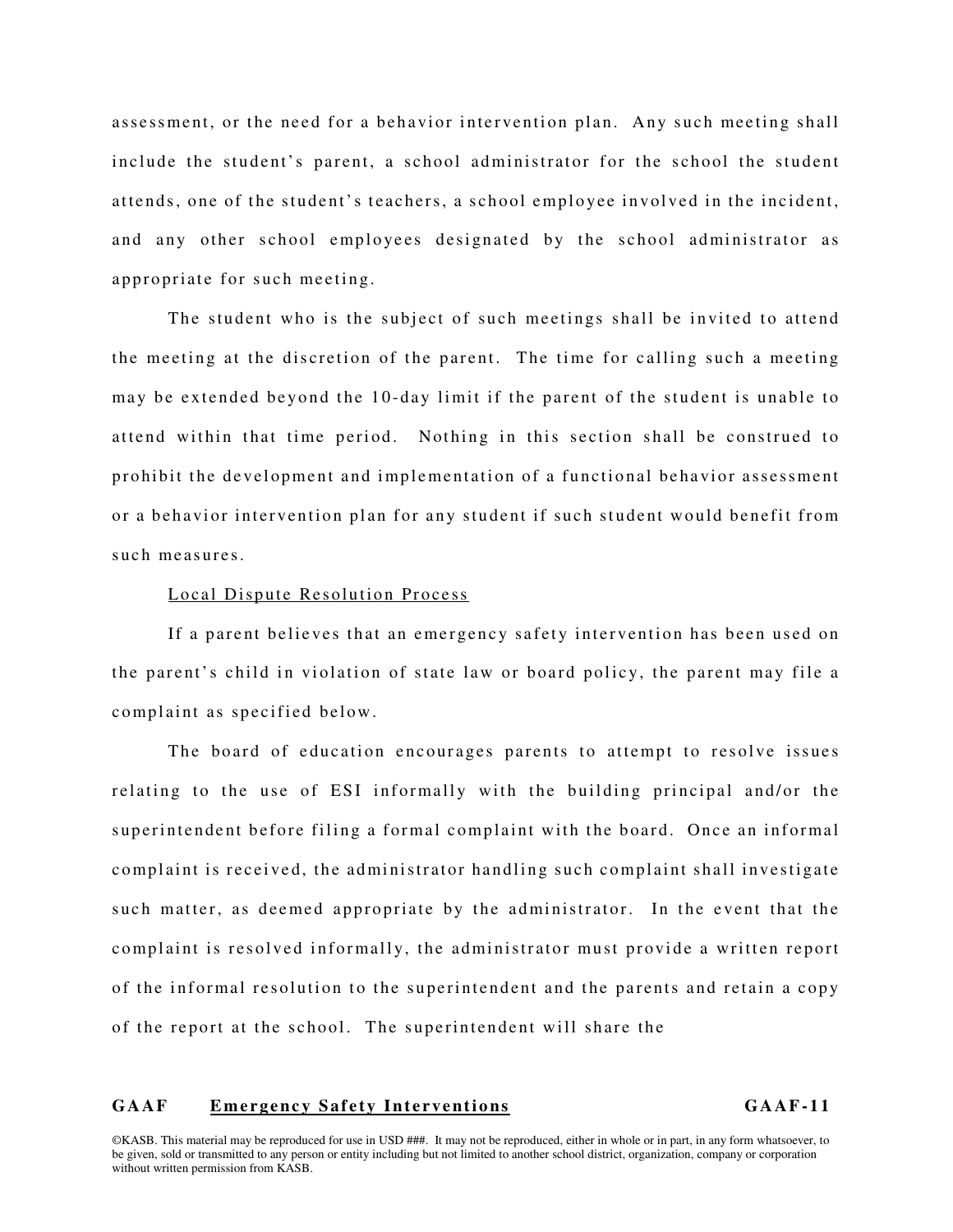informal resolution with the board of education and provide a copy to the state department of education.

If the issues are not resolved informally with the building principal and/or the superintendent, the parents may submit a formal written complaint to the board of education by providing a copy of the complaint to the clerk of the board and the superintendent within thirty  $(30)$  days after the parent is informed of the incident.

Upon receipt of a formal written complaint, the board president shall assign an investigator to review the complaint and report findings to the board as a whole. Such investigator may be a board member, a school administrator selected by the board, or a board attorney. Such investigator shall be informed of the obligation to maintain confidentiality of student records and shall report the findings of fact and recommended corrective action, if any, to the board in executive session.

Any such investigation must be completed within thirty  $(30)$  days of receipt of the formal written complaint by the board clerk and superintendent. On or before the 30<sup>th</sup> day after receipt of the written complaint, the board shall adopt written findings of fact and, if necessary, appropriate corrective action. A copy of the written findings of fact and any corrective action adopted by the board shall only be provided to the parents, the school, and the state department of education and shall be mailed to the parents and the state department within 30 days of the board's receipt of the formal complaint.

If desired, a parent may file a complaint under the state board of education administrative review process within thirty (30) days from the date a final decision is issued pursuant to the local dispute resolution process.

# GAAF Emergency Safety Interventions **GAAF-12**